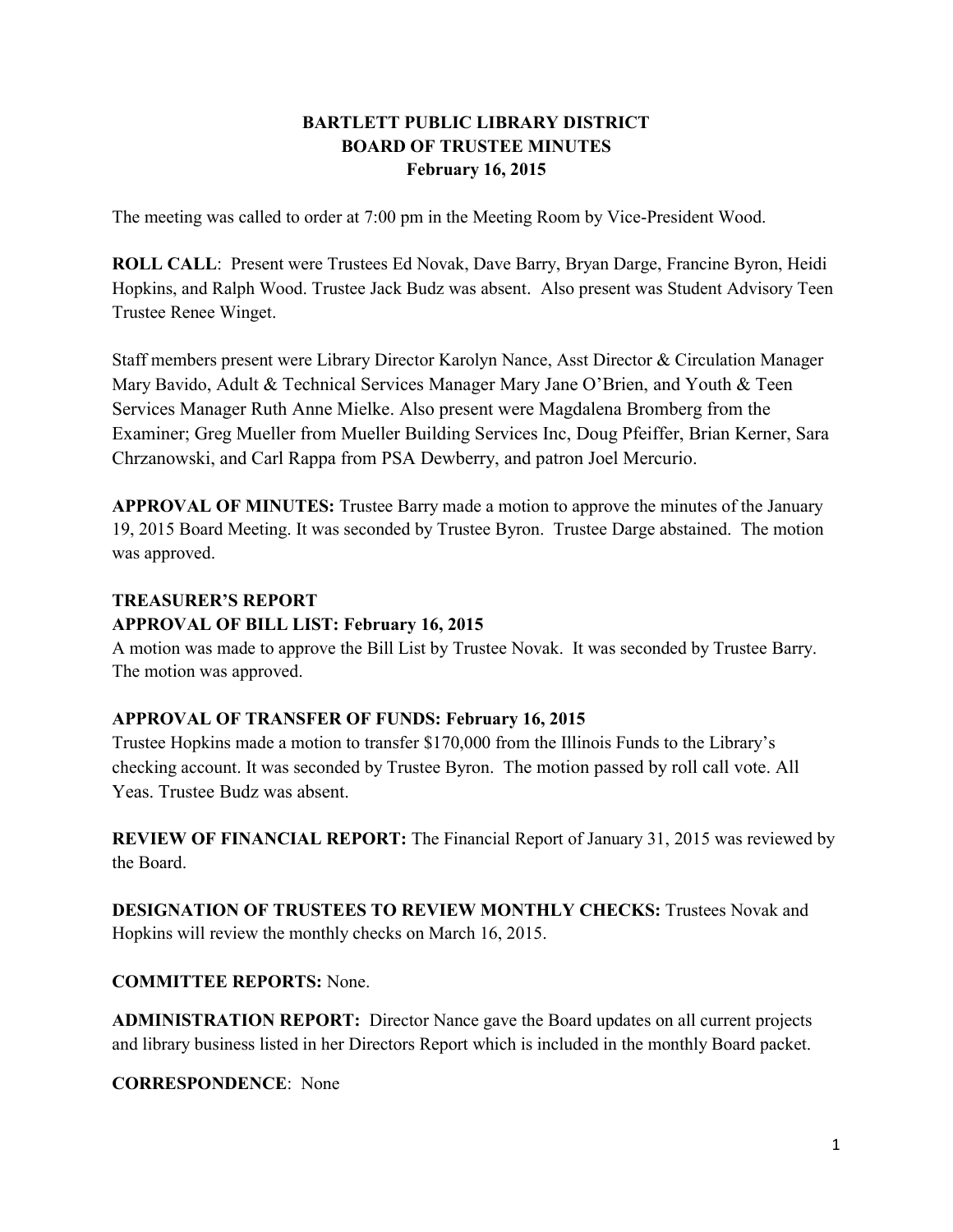## **REPORTS, QUESTIONS AND ANSWERS: President and Trustees**

**STUDENT ADVISORY TEEN TRUSTEE REPORT:** Student Advisory Teen Trustee (SATT) Winget reported that about 20 teens attended the Open Mic Night on January 30. In the future the Teen Board would like to do more to attract middle-school-aged teens to their events also.

#### **ACTION ITEMS:**

**Daikin / HVAC Assessment:** Greg Mueller gave a report on the condition of the HVAC systems in the library. There are three systems in the building, two of which are scheduled to be replaced and upgraded this spring. The system in the two-story section of the building is currently not operating optimally. Mr. Mueller proposes to do a three-day assessment with Daikin to determine the current status of the system and identify what needs to be repaired. Trustee Darge made a motion to approve a \$6500.00 three-day assessment by Daikin of the HVAC system in the newest section of the library building. It was seconded by Trustee Hopkins. The motion passed.

**Dewberry Design Development Submittal:** Doug Pfeiffer, Brian Kerner, and Sara Chrzanowski presented the final plans of the Design Development for the Bartlett Library. Detailed drawings were reviewed and samples of carpet tiles and paint colors were displayed. Trustee Hopkins made a motion to approve the Design Development Submittal presented by Dewberry. It was seconded by Trustee Barry. The motion passed by roll call vote. All Yeas. Trustee Budz was absent.

**E-Pay Transfer:** Trustee Barry made a motion to approve the transfer of \$13,000.00 from the IL Funds E-Pay Account to the IL Funds Money Market Account. The motion passed by roll call vote. All Yeas. Trustee Budz was absent.

#### **DISCUSSION ITEMS:**

**Joint Taxing District Meeting – April 14, 2015:** The next meeting of the Joint Taxing District will be held at Bartlett High School on Tuesday, April 14, 2015 at 7:00 pm.

**Live and Learn Construction Grant:** Director Nance will go to Springfield on February 25 to attend the hearing and answer any questions about the Library's submitted application for the Live and Learn Construction Grant.

**360 Energy Grant Funds Update:** The Library was not awarded any energy assessment funding from the 360 Energy Grant.

**NIMEC Update:** The Library is part of the Northern Illinois Municipal Electrical Cooperative (NIMEC) – a group of governmental organizations who join together to bid on electrical rates. David Hoover, the person who runs the cooperative, will be going to bid sometime in February. The Board has already approved the Director and Assistant Director to approve this process for the current bidding year.